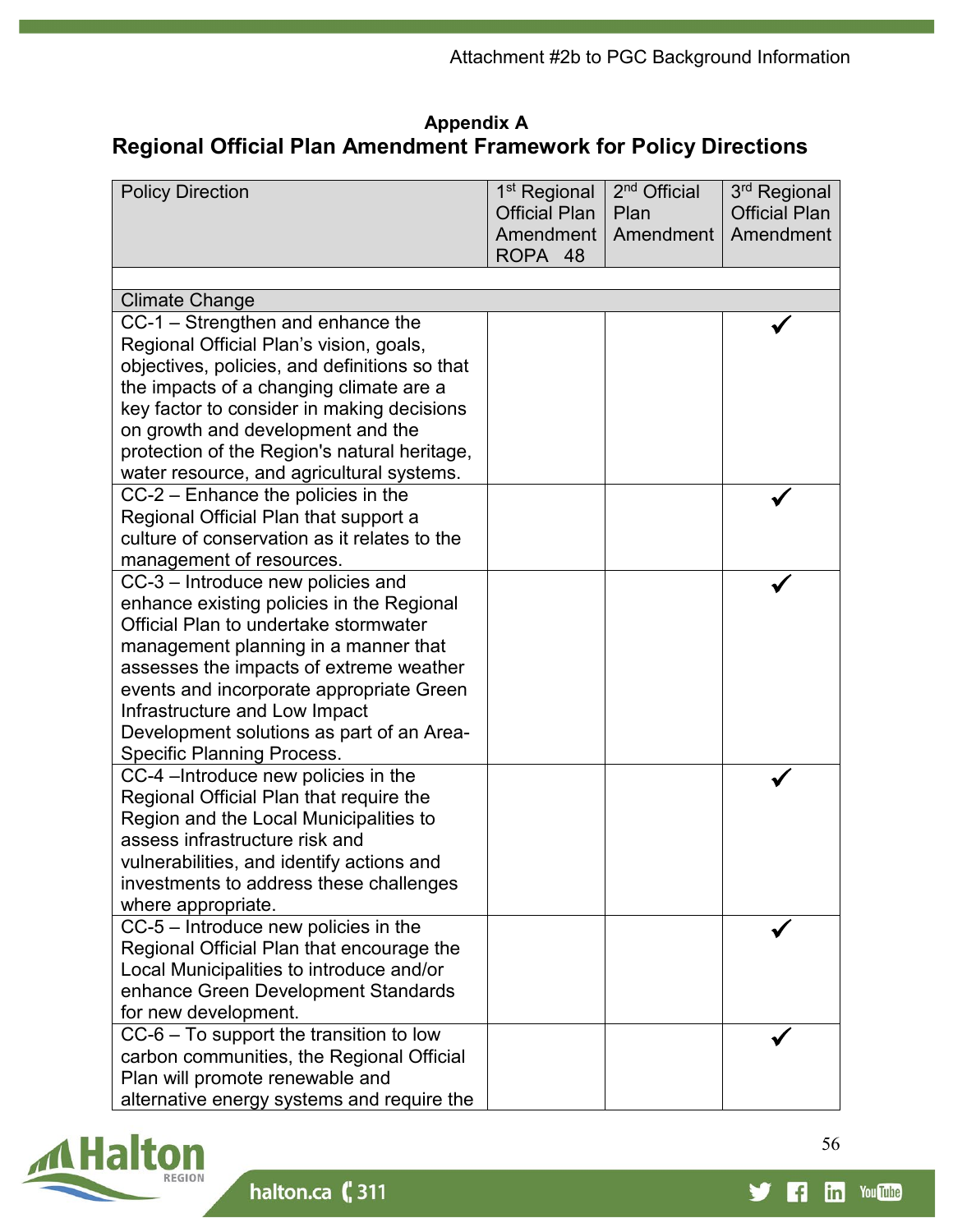| preparation of a Community Energy Plan<br>as part of an Area-Specific Planning<br>Process.                                                                                                                                  |                                                                    |                                                                                                               |  |
|-----------------------------------------------------------------------------------------------------------------------------------------------------------------------------------------------------------------------------|--------------------------------------------------------------------|---------------------------------------------------------------------------------------------------------------|--|
| CC-7 – Introduce new policies and<br>enhance existing policies in the Regional<br>Official Plan to promote urban agriculture<br>and locally-sourced food production.                                                        |                                                                    |                                                                                                               |  |
| CC-8-Update existing subwatershed<br>policies to include the consideration for the<br>impacts of a changing climate as part of an<br>Area-Specific Planning Process.                                                        |                                                                    |                                                                                                               |  |
| CC-9 – Review and update the Emergency<br>Management policies where required to<br>ensure they plan for resiliency and identify<br>areas where hazards lands and adverse<br>impacts of extreme weather events<br>intersect. |                                                                    |                                                                                                               |  |
| Integrated Growth Management Strategy                                                                                                                                                                                       |                                                                    |                                                                                                               |  |
| IGMS-1 - Create a Regional Urban<br>Structure and supporting policy framework<br>to accommodate a significant amount of<br>population and employment growth to<br>2051 in Strategic Growth Areas                            | (Regional<br>growth to<br>2051)                                    | (Distribution<br>of Regional<br>growth to<br>Local<br><b>Municipalities)</b>                                  |  |
| IGMS-2 – Confirm the boundaries of the<br>existing Regional Employment Areas and<br>advance Strategic Employment Land<br>Conversions.                                                                                       | (Initial set of<br>strategic<br>employment<br>land<br>conversions) | (New<br><b>Employment</b><br>Areas +<br><b>Additional</b><br><b>Employment</b><br>Land<br><b>Conversions)</b> |  |
| IGMS-3 - Update the Regional<br><b>Employment Areas policy framework to</b><br>provide clarity on permitted uses and to<br>identify opportunities for intensification of<br>employment uses.                                |                                                                    |                                                                                                               |  |
| IGMS-4 – Set an Ambitious and<br>Achievable Intensification Target for the<br>Region and Local Municipalities to 2051.                                                                                                      |                                                                    |                                                                                                               |  |
| IGMS-5 - Update Housing Mix Targets in<br>the Regional Official Plan to establish a<br>broad range and mix of housing in the<br>Region to 2051.                                                                             |                                                                    |                                                                                                               |  |



57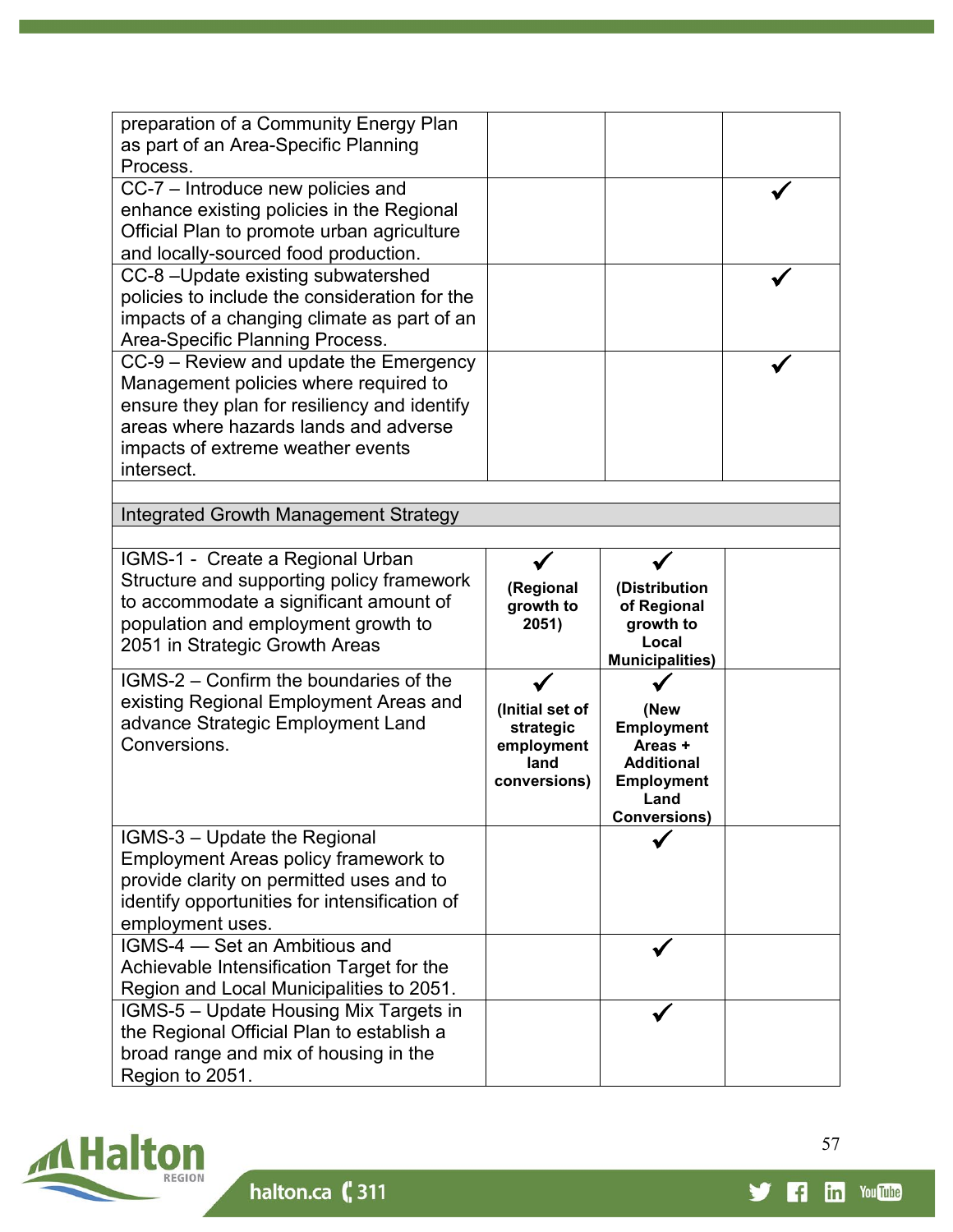| IGMS-6 - Establish a Regional Urban         |  |  |
|---------------------------------------------|--|--|
| Boundary to support population and          |  |  |
| employment growth to 2051.                  |  |  |
| IGMS-7 - Set Community Designated           |  |  |
| Greenfield Area Targets for the Region      |  |  |
| and Local Municipalities.                   |  |  |
| IGMS-8 - Establish Employment Area          |  |  |
| Density Targets for Regional Employment     |  |  |
| Areas.                                      |  |  |
| IGMS-9 - Identify and provide sufficient    |  |  |
| employment land supply based on the         |  |  |
| Land Needs Assessment to provide a          |  |  |
| complete range of employment                |  |  |
| opportunities to 2051.                      |  |  |
| IGMS-10 - Strengthen and clarify existing   |  |  |
| Development Phasing Policies to 2051 for    |  |  |
| the Region and Local Municipalities.        |  |  |
| IGMS-11 – Direct the majority of growth to  |  |  |
| 2051 to Settlement Areas in order to        |  |  |
| maximize efficient use of existing or       |  |  |
| planned urban services.                     |  |  |
| IGMS-12 - Clarify study and policy          |  |  |
| requirements for Area-Specific Plans in the |  |  |
| Regional Official Plan to differentiate     |  |  |
| between Designated Greenfield Area and      |  |  |
| redevelopment/intensification contexts.     |  |  |
| IGMS-13 - Update land use compatibility     |  |  |
| policies in the Regional Official Plan in   |  |  |
| accordance with Provincial plans and        |  |  |
| policies.                                   |  |  |
| IGMS-14 - Strengthen inclusionary zoning    |  |  |
| policies introduced through Area-Specific   |  |  |
| Plan requirements under Regional Official   |  |  |
| Plan Amendment 48 by establishing           |  |  |
| complementary housing objectives and        |  |  |
| policies.                                   |  |  |
| IGMS-15 - Broaden policies permitting the   |  |  |
| creation of additional residential units    |  |  |
| within and ancillary to detached houses,    |  |  |
| semi-detached houses, and townhouses.       |  |  |
| IGMS-16 - Strengthen policies to prevent    |  |  |
| the loss of rental housing and to mitigate  |  |  |
| the impacts of rental conversion or         |  |  |
| replacement on tenants and the rental       |  |  |
| market.                                     |  |  |



58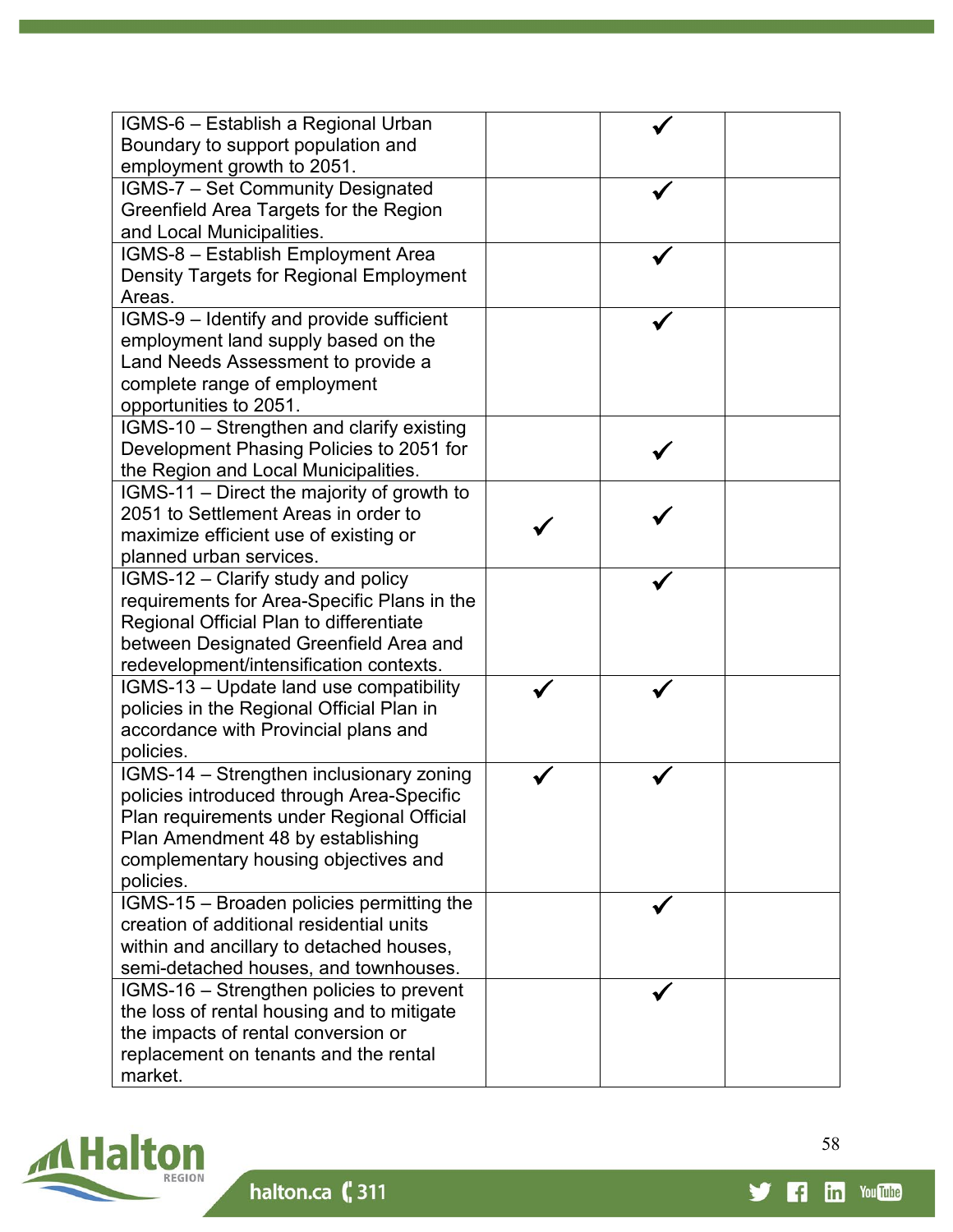| IGMS-17 - Provide additional direction to<br>Local Municipalities to support the<br>achievement of Halton Region's 30%<br>affordable unit mix target through Area-                                                                                                                                                                                                        |  |  |
|---------------------------------------------------------------------------------------------------------------------------------------------------------------------------------------------------------------------------------------------------------------------------------------------------------------------------------------------------------------------------|--|--|
| Specific Plans.<br><b>Rural and Agricultural System</b>                                                                                                                                                                                                                                                                                                                   |  |  |
|                                                                                                                                                                                                                                                                                                                                                                           |  |  |
| RAS-1 – Create three new mutually<br>exclusive land use designations: Prime<br>Agricultural Areas, Rural Lands and Key<br>Features to provide clarity about land uses<br>in Halton's Rural Area.                                                                                                                                                                          |  |  |
| RAS-2 – Update the policies of the<br>Regional Official Plan to broaden<br>permissions and allow for more<br>opportunities for agriculture-related uses<br>and on-farm diversified uses as outlined in<br>Provincial policies, plans and guidelines.                                                                                                                      |  |  |
| RAS-3 - Introduce new policies in the<br>Regional Official Plan that may permit<br>cemeteries, subject to criteria, in the new<br>Rural Lands designation.                                                                                                                                                                                                                |  |  |
| RAS-4 - Update the policies in the<br>Regional Official Plan to clarify when an<br>Agricultural Impact Assessment is required.                                                                                                                                                                                                                                            |  |  |
| RAS-5 - Update the Regional Official Plan<br>to permit Special Needs Housing in the<br>Rural Area.                                                                                                                                                                                                                                                                        |  |  |
| RAS-6 - Introduce new policies in the<br>Regional Official Plan that support an<br>enhanced planning and development<br>review process at both the Regional and<br>local levels that supports new and<br>expanded agricultural uses and which<br>provides clarity on the Region's role as a<br>commenting agency on Niagara<br><b>Escarpment Commission applications.</b> |  |  |
| RAS-7- Introduce new policies in the<br>Regional Official Plan that implement edge<br>planning best practices to minimize the<br>impacts of urban development on nearby<br>agriculture.                                                                                                                                                                                   |  |  |



y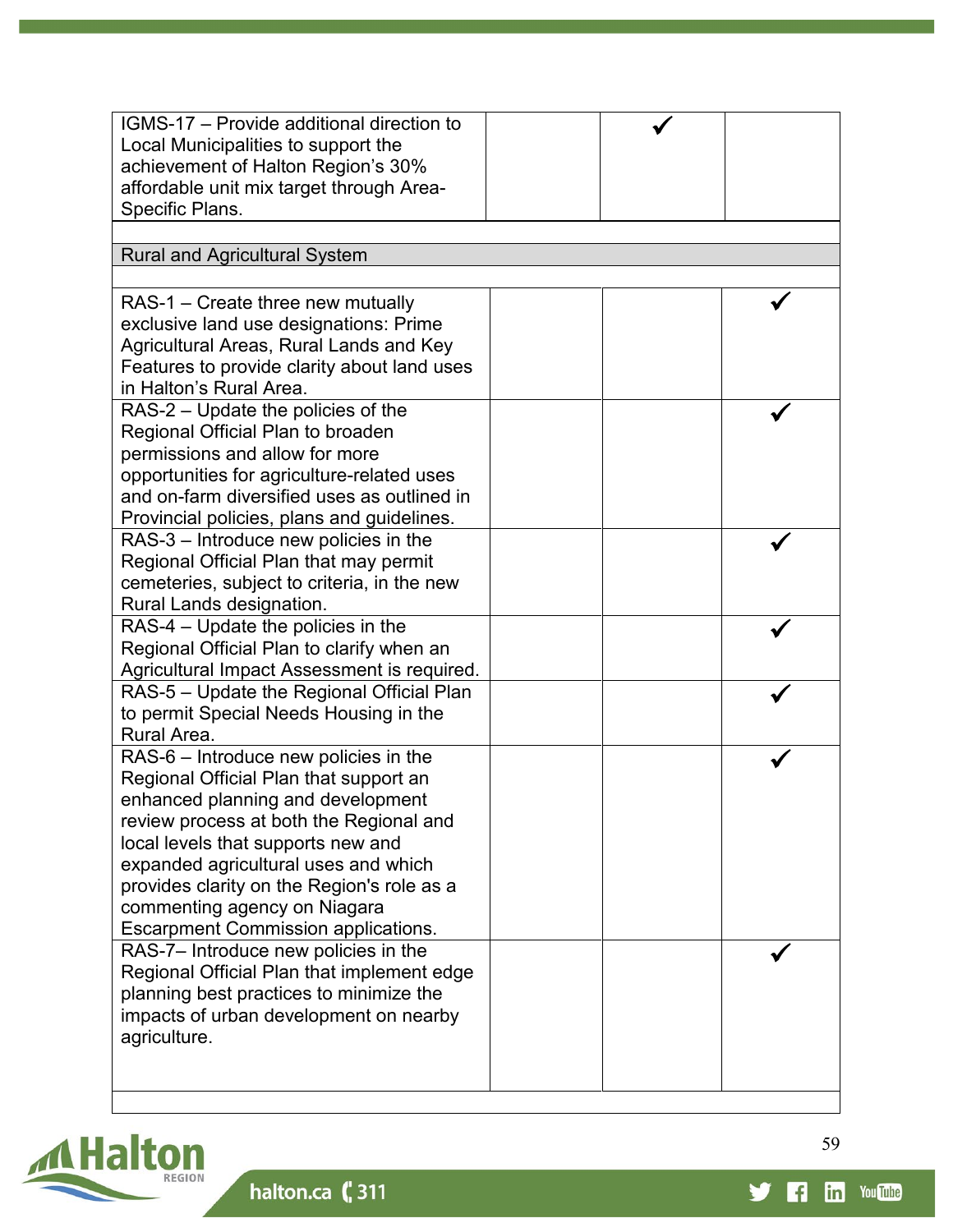| <b>Natural Heritage System</b>                        |  |
|-------------------------------------------------------|--|
| NH-1 – Incorporate mapping and policies in            |  |
| the Regional Official Plan that implement the         |  |
| new Natural Heritage System for the Growth            |  |
| Plan.                                                 |  |
| NH-2 – Incorporate and update policies that           |  |
| implement updated policies on natural                 |  |
| heritage from the Greenbelt Plan and the              |  |
| Niagara Escarpment Plan.                              |  |
| NH-3 - Harmonize the mapping and                      |  |
| policies for the Greenbelt Natural Heritage           |  |
| System and the Natural Heritage System                |  |
| for the Growth Plan to create a Provincial            |  |
| Natural Heritage System.                              |  |
| NH-4 – Incorporate new policies and                   |  |
| mapping in the Regional Official Plan that            |  |
| implements a Water Resource System.                   |  |
| NH-5 - Update and enhance existing                    |  |
| policies in the Regional Official Plan on             |  |
| Natural Hazards to be consistent with and             |  |
| conform to Provincial Policies and Plans.             |  |
| NH-6 - Update Regional Official Plan                  |  |
| mapping to include a Natural Heritage                 |  |
| <b>System overlay with Key Features</b>               |  |
| designated in rural areas and maintain the            |  |
| Natural Heritage System designation in                |  |
| <b>Settlement Areas.</b>                              |  |
| NH-7 – Update the policies and mapping                |  |
| that build on the existing comprehensive              |  |
| Regional Natural Heritage System policy<br>framework. |  |
| NH-8 - Update the Regional Plan to                    |  |
| recognize the impacts of invasive species             |  |
| on the determination of the significance of           |  |
| woodlands.                                            |  |
| NH-9 - Update the Regional Official Plan to           |  |
| include policies that conform to the three            |  |
| source protection plans that apply in the             |  |
| Region.                                               |  |
| NH-10 - Introduce a new policy in the                 |  |
| Regional Official Plan that requires the              |  |
| Region to develop a Halton Region Natural             |  |
| Heritage Strategy.                                    |  |
| NH-11 - Update and enhance current                    |  |
| policies in the Regional Official Plan to             |  |



60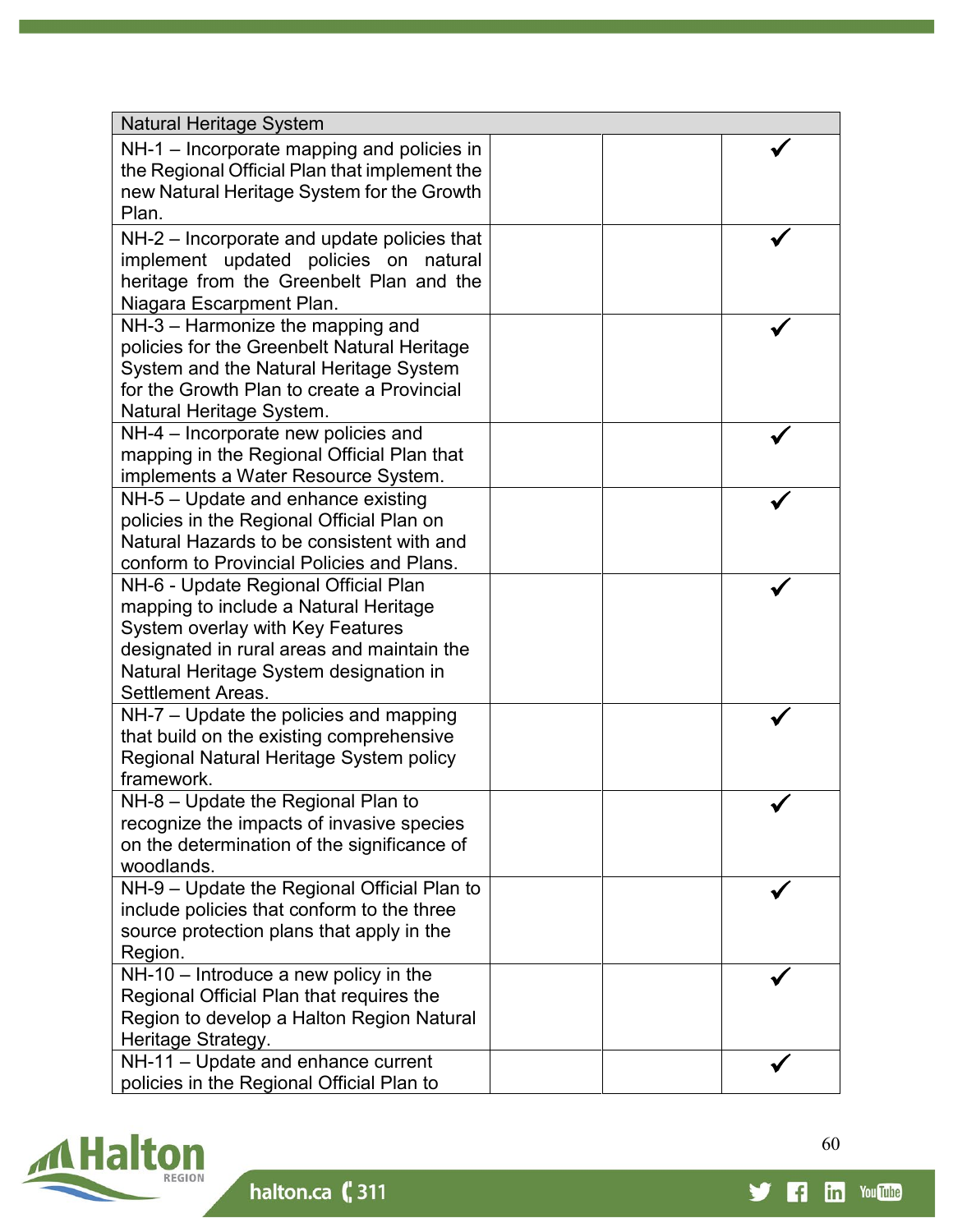| recognize agriculture in components of the    |  |
|-----------------------------------------------|--|
| Natural Heritage System.                      |  |
|                                               |  |
| North Aldershot Planning Area                 |  |
|                                               |  |
| NAPA-1 - Integrate the North Aldershot        |  |
| planning framework with the Rural and         |  |
| Agricultural System policies in the Regional  |  |
| Official Plan through the application of a    |  |
| 'Rural Land' designation to the lands         |  |
| currently identified as 'North Aldershot      |  |
| Policy Area.                                  |  |
| NAPA-2 - Align policies for urban servicing   |  |
| with updated Provincial policy direction that |  |
|                                               |  |
| requires municipal services to be directed    |  |
| to urban areas by removing the 'Area          |  |
| Eligible for Urban Servicing' overlay on      |  |
| Map 1. Servicing policies for North           |  |
| Aldershot will be integrated with the         |  |
| policies applicable to the Rural and          |  |
| <b>Agricultural System.</b>                   |  |
| <b>Indigenous Peoples</b>                     |  |
|                                               |  |
| IP-1 - Update the Regional Official Plan to   |  |
| recognize and acknowledge interests of        |  |
| Indigenous Peoples related to land use,       |  |
| including consultation on land use planning   |  |
| matters.                                      |  |
|                                               |  |
| Implementation                                |  |
|                                               |  |
| $IMP-1$ – Improve the legibility and          |  |
| wayfinding of the Regional Official Plan by   |  |
| reviewing the organization of the Plan, the   |  |
| numbering of policies, the heading and        |  |
| sub-heading structure of the document,        |  |
| mapping, and the page layout including title  |  |
| pages and section covers.                     |  |
| IMP-2 - Update Regional Official Plan         |  |
| policies, as needed, to improve clarity of    |  |
| implementation and intent.                    |  |